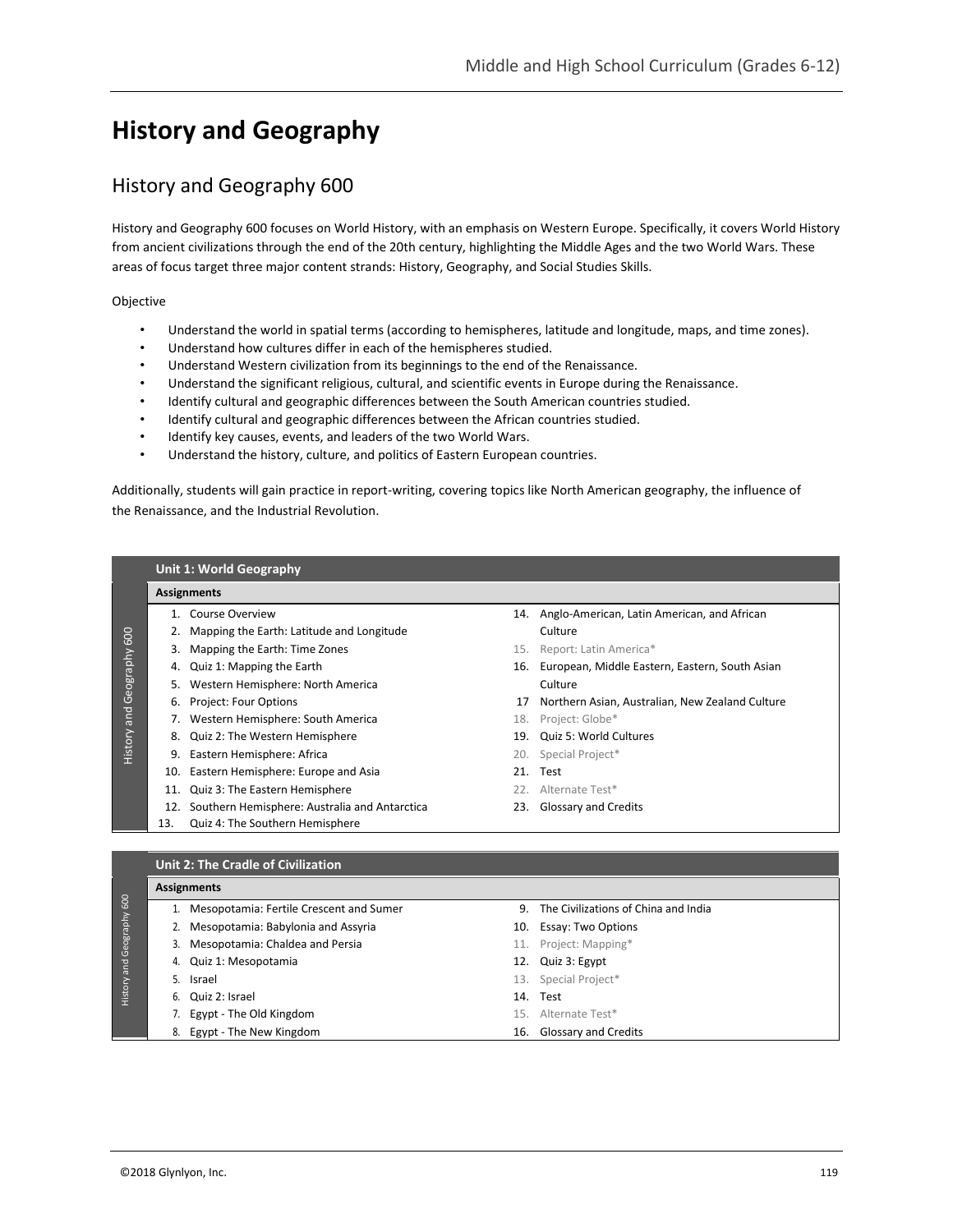| Unit 3: The Civilizations of Greece and Rome |     |                                  |  |  |
|----------------------------------------------|-----|----------------------------------|--|--|
| <b>Assignments</b>                           |     |                                  |  |  |
| The Civilization of Greece                   | 8.  | Rome: Contributions and Decline  |  |  |
| Greece: City-States<br>2.                    | 9.  | Project: Timeline*               |  |  |
| Greece: Wars and Contributions               | 10. | Quiz 2: The Civilization of Rome |  |  |
| 4. Greece: Contributions                     | 11. | Special Project*                 |  |  |
| 5. Quiz 1: The Civilization of Greece        | 12. | Test                             |  |  |
| The Civilization of Rome<br>6.               | 13. | Alternate Test*                  |  |  |
| Rome: Struggle for Power and Way of Life     | 14. | <b>Glossary and Credits</b>      |  |  |

| Unit 4: Life in the Middle Ages |  |
|---------------------------------|--|
|---------------------------------|--|

|               |    | <b>Assignments</b>           |     |                             |
|---------------|----|------------------------------|-----|-----------------------------|
| <b>POST</b>   |    | The Feudal System            | 11. | The Crusades                |
|               |    | 2. Quiz 1: The Feudal System | 12. | Quiz 5: The Crusades        |
|               |    | 3. Daily Life                | 13. | The Trade System            |
|               |    | 4. Essay: Pollution*         | 14. | Quiz 6: The Trade System    |
| and<br>Histor |    | 5. Quiz 2: Daily Life        | 15. | The Cathedrals              |
|               | 6. | <b>Books and Schools</b>     | 16. | Quiz 7: The Cathedrals      |
|               |    | Project: Two Options*        | 17. | Special Project*            |
|               |    | 8. Quiz 3: Books and Schools | 18. | Test                        |
|               | 9. | Islam                        | 19. | Alternate Test*             |
|               |    | 10. Quiz 4: Islam            | 20. | <b>Glossary and Credits</b> |

**Unit 5: Six South American Countries**

|               |     | <b>Assignments</b>                       |     |                                         |
|---------------|-----|------------------------------------------|-----|-----------------------------------------|
| 600           |     | 1. Brazil: Geography                     | 12. | Venezuela: History, Today and Tomorrow  |
| Geogra<br>phy |     | 2. Brazil: People, History               | 13. | Report: Petroleum*                      |
|               | 3.  | <b>Brazil: Today and Tomorrow</b>        | 14. | Guyana, Suriname, French Guiana         |
|               | 4.  | Report: Brazilian Regions                | 15. | Report: Guianas*                        |
|               | 5.  | Report: Brazil                           | 16. | Project: Two Options*                   |
| and           |     | 6. Quiz 1: Brazil                        | 17. | Quiz 3: Venezuela and the Three Guianas |
| Histor        |     | 7. Colombia: Geography, People           | 18. | Special Project*                        |
|               |     | 8. Colombia: History, Today and Tomorrow | 19. | Test                                    |
|               | 9.  | Essay: Colombian Child                   | 20. | Alternate Test*                         |
|               | 10. | Quiz 2: Colombia                         | 21. | <b>Glossary and Credits</b>             |
|               | 11. | Venezuela: Geography, People             |     |                                         |

| Assignments |
|-------------|
|             |
|             |

| <b>DO</b>     |    | <b>Assignments</b>                         |     |                             |  |
|---------------|----|--------------------------------------------|-----|-----------------------------|--|
| Geogra<br>phy |    | Ecuador, Peru, and Bolivia: Geography      | 10. | Argentina                   |  |
|               |    | 2. People and History                      | 11. | Report: Magellan*           |  |
|               |    | 3. Countries of Ecuador, Peru, and Bolivia | 12. | Chile                       |  |
|               | 4. | Report: Cities                             | 13. | Report: Chile*              |  |
| pue.          |    | 5. Quiz 1: Ecuador, Peru, and Bolivia      | 14. | Quiz 3: Argentina and Chile |  |
| History       |    | 6. Uruguay                                 | 15. | Special Project*            |  |
|               | 7. | Paraguay                                   | 16. | Test                        |  |
|               | 8. | Report: Paraguay and Uruguay*              | 17. | Alternate Test*             |  |
|               |    | 9. Quiz 2: Uruguay and Paraguay            | 18. | <b>Glossary and Credits</b> |  |
|               |    |                                            |     |                             |  |